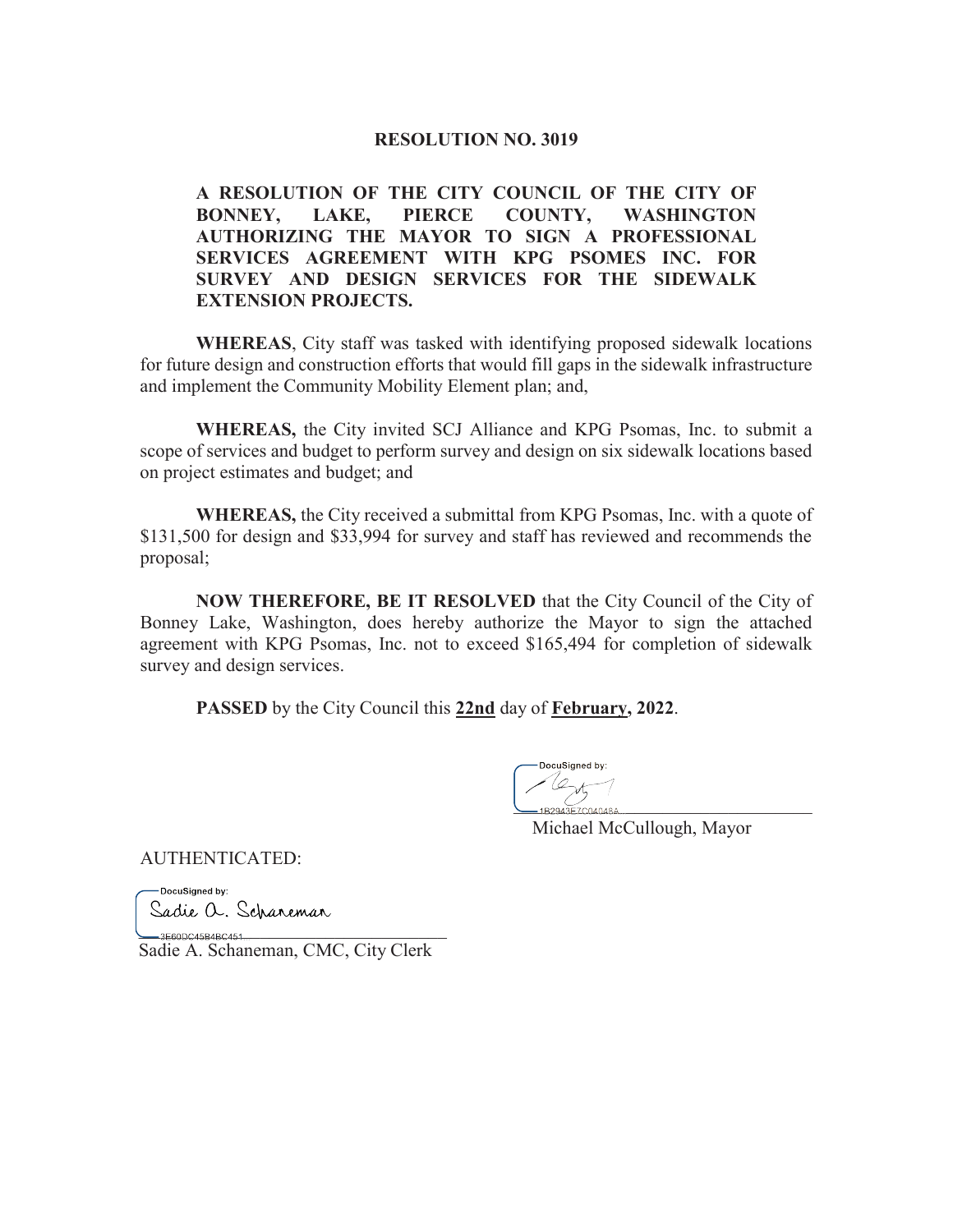### **PROFESSIONAL SERVICES AGREEMENT**

 THIS PROFESSIONAL SERVICES AGREEMENT ("Agreement") is made and entered into this 22nd day of February , 2022, by and between the City of Bonney Lake ("City") and KPG Psomas Inc. ("Consultant").

The parties hereby agree as follows:

1. **Scope of Work.** The Consultant shall perform all work and provide all materials described in the Scope of Work set out in Exhibits A and B attached hereto and incorporated herein by this reference. Such work shall be performed using facilities, equipment and staff provided by Consultant, and shall be performed in accordance with all applicable federal, state and local laws, ordinances and regulations. The Consultant shall exercise reasonable care and judgment in the performance of work pursuant to this Agreement. The Consultant shall make minor changes, amendments or revisions in the detail of the work as may be required by the City, such work not to constitute Extra Work under this Agreement.

2. **Ownership of Work Product.** Documents, presentations and any other work product produced by the Consultant in performance of work under this Agreement shall be tendered to the City upon completion of the work, and all such product shall become and remain the property of the City and may be used by the City without restriction; *provided*, that any such use by the City not directly related to the particular purposes for which the work product was produced shall be without any liability whatsoever to the Consultant.

3. **Payment.** The Consultant shall be paid by the City for completed work and services rendered under this Agreement pursuant to the rates and charges set out in Exhibits C and D, attached hereto and incorporated herein by this reference. Such payment shall be full compensation for work performed or services rendered and for all labor, materials, supplies, equipment, and incidentals necessary to complete the work. All billings for compensation for work performed under this Agreement shall list actual time and dates during which the work was performed and the compensation shall be figured using the rates set out in Exhibit B; *provided*, that payment for work within the Scope of Work (Exhibits A and B) shall not exceed the fee/hour estimate set out in Exhibits C and D without written amendment to this Agreement, agreed to and signed by both parties.

Acceptance of final payment by the Consultant shall constitute a release of all claims, related to payment under this Agreement, which the Consultant may have against the City unless such claims are specifically reserved in writing and transmitted to the City by the Consultant prior to acceptance of final payment. Final payment shall not, however, be a bar to any claims that the City may have against the Consultant or to any remedies the City may pursue with respect to such claims.

The Consultant and its sub consultants shall keep available for inspection, by the City, for a period of three years after final payment, the cost records and accounts pertaining to this Agreement and

**Sidewalk Extension Project KPG Psomas Inc. #21147**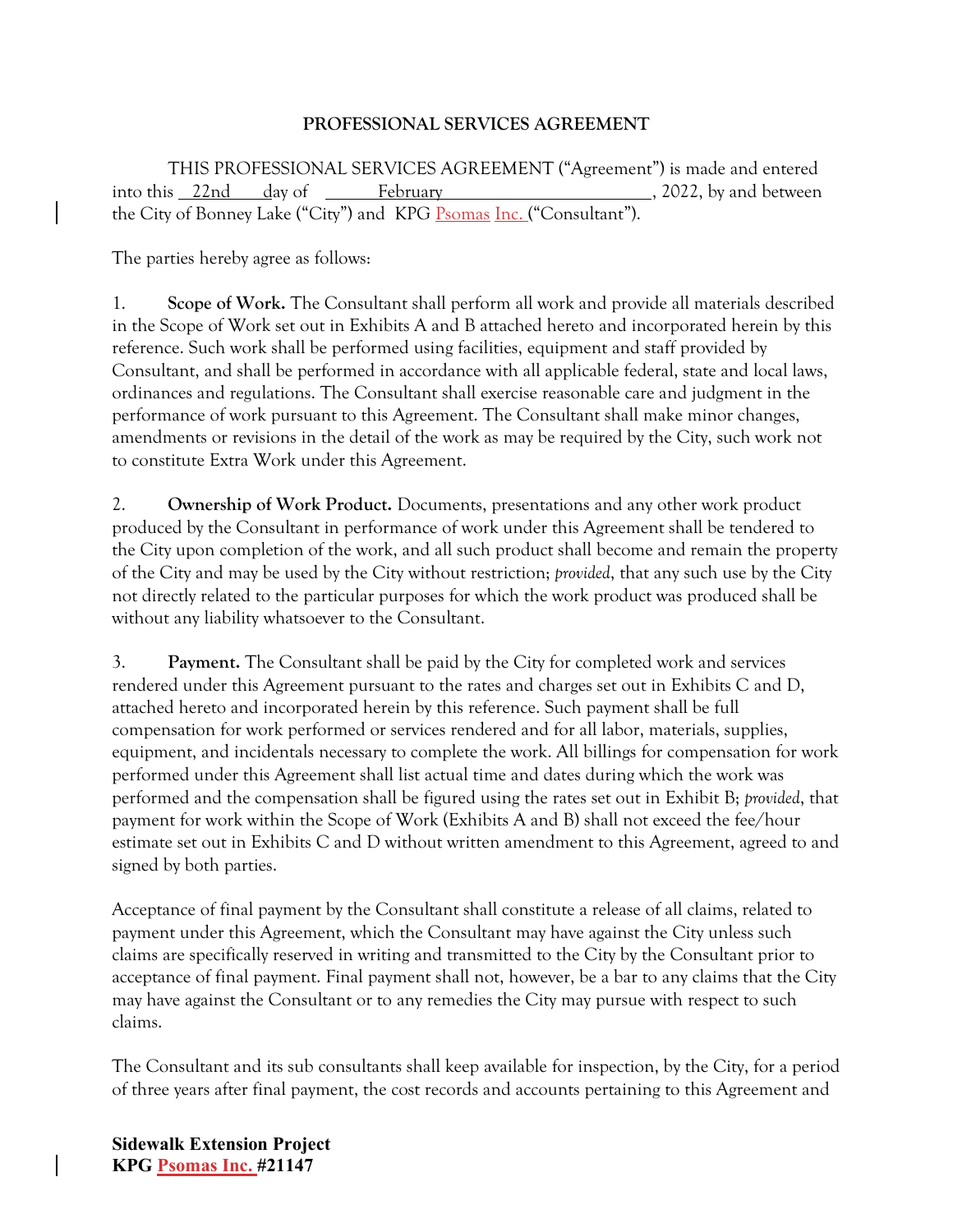all items related to, or bearing upon, such records. If any litigation, claim or audit is started before the expiration of the three-year retention period, the records shall be retained until all litigation, claims or audit findings involving the records have been resolved. The three-year retention period shall commence when the Consultant receives final payment.

4. **Changes in Work.** The Consultant shall make all revisions and changes in the work completed under this Agreement as are necessary to correct errors, when required to do so by the City, without additional compensation.

5. **Extra Work.** The City may desire to have the Consultant perform work or render services in addition to or other than work provided for by the expressed intent of the Scope of Work. Such work will be considered Extra Work and will be specified in a written supplement which will set forth the nature and scope thereof. Work under a supplement shall not proceed until authorized in writing by the City. Any dispute as to whether work is Extra Work or work already covered by this Agreement shall be resolved before the work is undertaken. Performance of the work by the Consultant prior to resolution of any such dispute shall waive any claim by the Consultant for compensation as Extra Work.

6. **Employment.** Any and all employees of Consultant, while engaged in the performance of any work or services required by the Consultant under this Agreement, shall be considered employees of the Consultant only and not of the City, and any and all claims that may or might arise under the Workman's Compensation Act on behalf of said employees, while so engaged; any and all taxes arising out of Consultant's or Consultant's employees' work under this Agreement; and any and all claims made by a third party as a consequence of any acts, errors, or omissions on the part of the Consultant's employees, while so engaged, shall be the sole obligation and responsibility of the Consultant, except as provided in Section 12 of this agreement. The Consultant's relation to the City shall at all times be as an independent contractor.

7. **Nondiscrimination and Legal Compliance.** Consultant agrees not to discriminate against any client, employee or applicant for employment or for services because of race, creed, color, national origin, marital status, gender, age or handicap except for a bona fide occupational qualification with regard to, but not limited to, the following: employment upgrading; demotion or transfer; recruitment or any recruitment advertising; layoff or termination; rates of pay or other forms of compensation; selection for training; and rendition of services. The consultant represents and warrants that it is in compliance with and agrees that it will remain in compliance with the provisions of the Immigration Reform and Control Act of 1986, including but not limited to the provisions of the Act prohibiting the hiring and continued employment of unauthorized aliens and requiring verification and record keeping with respect to the status of each of its employees' eligibility for employment. The consultant shall include a provision substantially the same as this section in any and all contracts with sub consultants performing work required of the contractor under this contract. The consultant agrees to indemnify and hold the City harmless from any and all liability, including liability for interest and penalties, the City may incur as a result of the consultant failing to comply with any provisions of the Immigration Reform and Control Act of 1986. Consultant understands and agrees that if it violates this section, this Agreement may be

**Sidewalk Extension Project KPG Psomas Inc. #21147**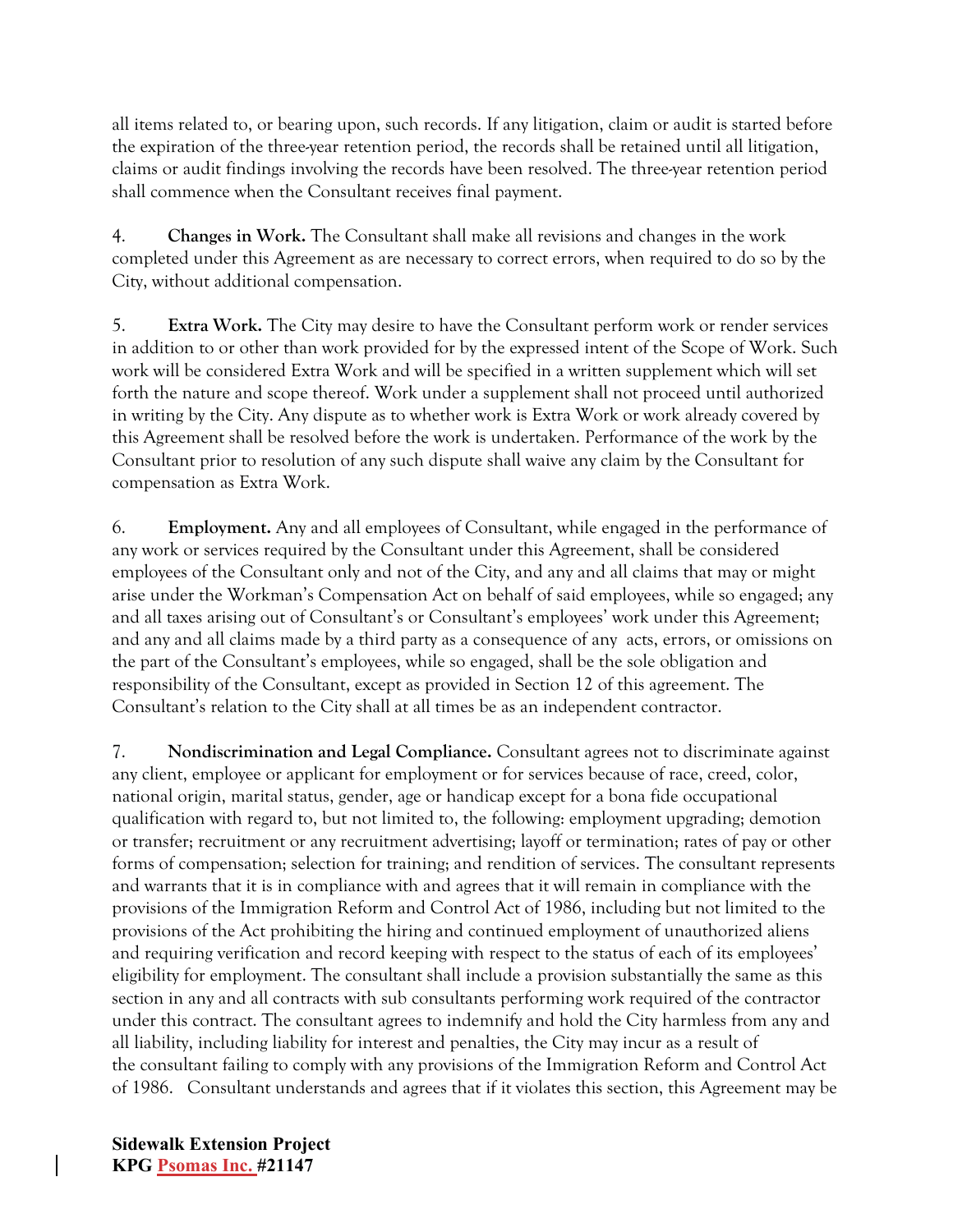terminated by the City, and that Consultant shall be barred from performing any services for the City in the future unless and until a showing is made satisfactory to the City that discriminatory practices have terminated and that recurrence of such action is unlikely.

8. **Term.** This Agreement shall become effective upon the day of its execution by both parties, and shall terminate upon completion of the work and delivery of all materials described in Exhibits A and B.

9. **Termination by City.** The City may terminate this Agreement at any time upon not less than ten (10) days written notice to Consultant, subject to the City's obligation to pay Consultant in accordance with subsections A and B below.

A. In the event this Agreement is terminated by the City other than for fault on the part of the Consultant, a final payment shall be made to the Consultant for actual cost of work complete at the time of termination of the Agreement. In addition, the Consultant shall be paid on the same basis as above for any authorized Extra Work completed. No payment shall be made for any work completed after ten (10) days following receipt by the Consultant of the termination notice. If the accumulated payment(s) made to the Consultant prior to the termination notice exceeds the total amount that would be due as set forth in this subsection, then no final payment shall be due and the Consultant shall immediately reimburse the City for any excess paid.

B. In the event the services of the Consultant are terminated by the City for fault on the part of the Consultant, subsection A of this section shall not apply. In such event the amount to be paid shall be determined by the City with consideration given to the actual costs incurred by the Consultant in performing the work to the date of termination, the amount of work originally required which was satisfactorily completed to date of termination, whether that work is in a form or of a type which is usable by the City at the time of termination, the cost to the City of employing another person or firm to complete the work required and the time which may be required to do so, and other factors which affect the value to the City of the work performed at the time of termination. Under no circumstances shall payment made under this subsection exceed the amount which would have been made if subsection A of this section applied.

C. In the event this Agreement is terminated prior to completion of the work, the original copies of all work products prepared by the Consultant prior to termination shall become the property of the City for its use without restriction; *provided*, that any such use by the City not directly related to the particular purposes for which the work product was produced shall be without any liability whatsoever to the Consultant.

10. **Termination by Consultant.** Consultant may terminate this Agreement only in response to material breach of this Agreement by the City, or upon completion of the work set out in the Scope of Work and any Extra Work agreed upon by the parties.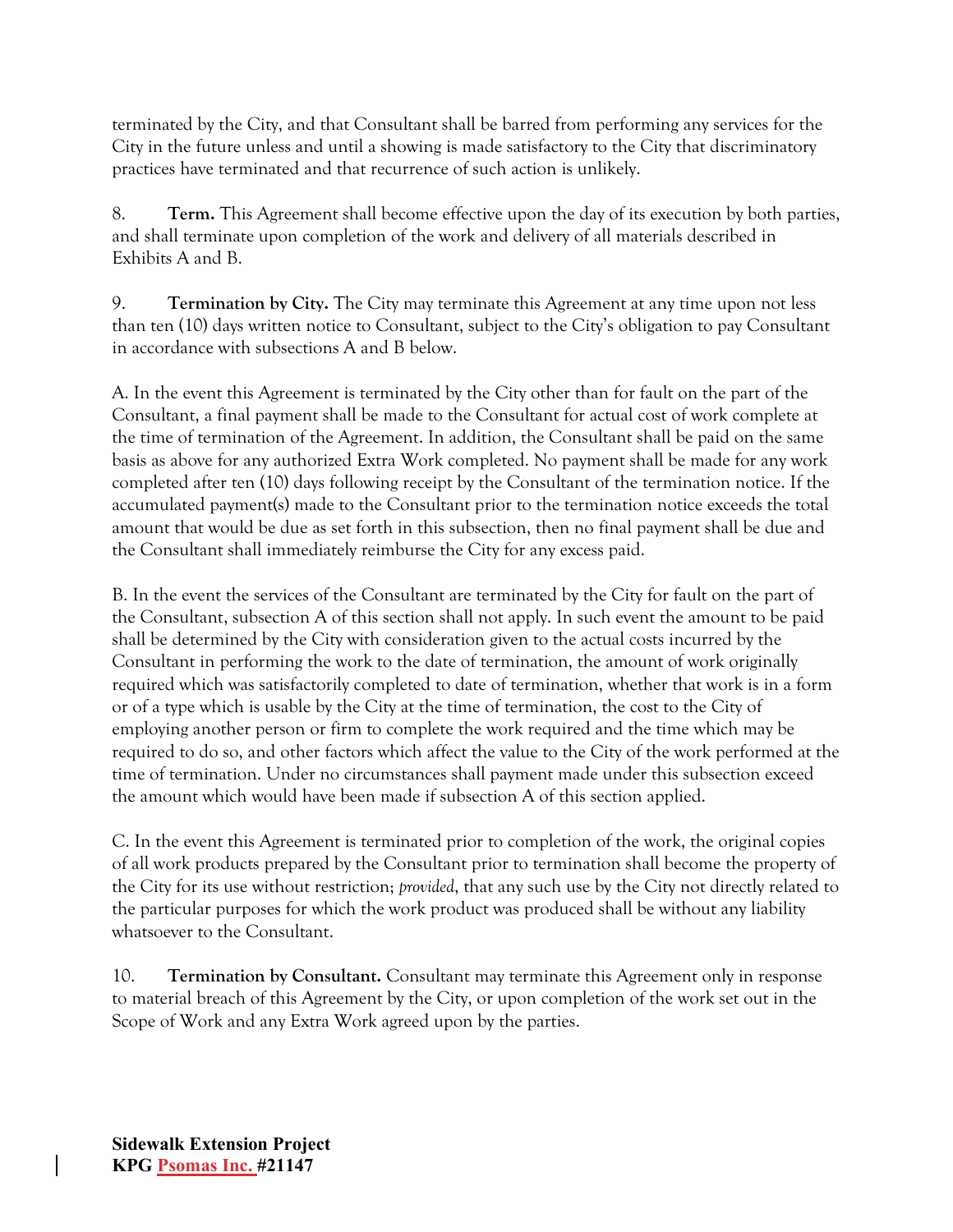11. **Applicable Law; Venue.** The law of the State of Washington shall apply in interpreting this Agreement. Venue for any lawsuit arising out of this Agreement shall be in the Superior Court of the State of Washington, in and for Pierce County.

# 12. **Indemnification / Hold Harmless**

Consultant shall defend, indemnify and hold the City, its officers, officials, employees and volunteers harmless from any and all claims, injuries, damages, losses or suits including attorney fees arising out of or resulting from the negligent acts, errors or omissions of the Consultant in performance of this Agreement, except for injuries and damages caused by the sole negligence of the City. In the event of liability for damages arising out of bodily injury to persons or damages to property caused by or resulting from the concurrent negligence of the Consultant and the City, its officers, officials, employees, and volunteers, the Consultant's liability, including the duty and cost to defend, hereunder shall be only to the extent of the Consultant's negligence. It is further specifically and expressly understood that the indemnification provided herein constitutes the Consultant's waiver of immunity under Industrial Insurance, Title 51 RCW, solely for the purposes of this indemnification. This waiver has been mutually negotiated by the parties. The provisions of this section shall survive the expiration or termination of this Agreement.

## **Insurance**

The Consultant shall procure and maintain for the duration of the Agreement, insurance against claims for injuries to persons or damage to property which may arise from or in connection with the performance of the work hereunder by the Consultant, its agents, representatives, or employees.

# **A. Minimum Scope of Insurance**

Consultant shall obtain insurance of the types described below:

1. Automobile Liability insurance covering all owned non-owned, hired and leased vehicles. Coverage shall be written on Insurance Services Office (ISO) form CA 00 01 or a substitute form providing equivalent liability coverage. If necessary, the policy shall be endorsed to provide contractual liability coverage.

2. Commercial General Liability insurance shall be written on ISO occurrence form CG 00 01 and shall cover liability arising from premises, operations, independent contractors and personal injury and advertising injury. The City shall be named as an insured under the Consultant's Commercial General Liability insurance policy with respect to the work performed for the City.

3. Workers' Compensation coverage as required by the Industrial Insurance laws of the State of Washington.

4. Professional Liability insurance appropriate to the Consultant's profession.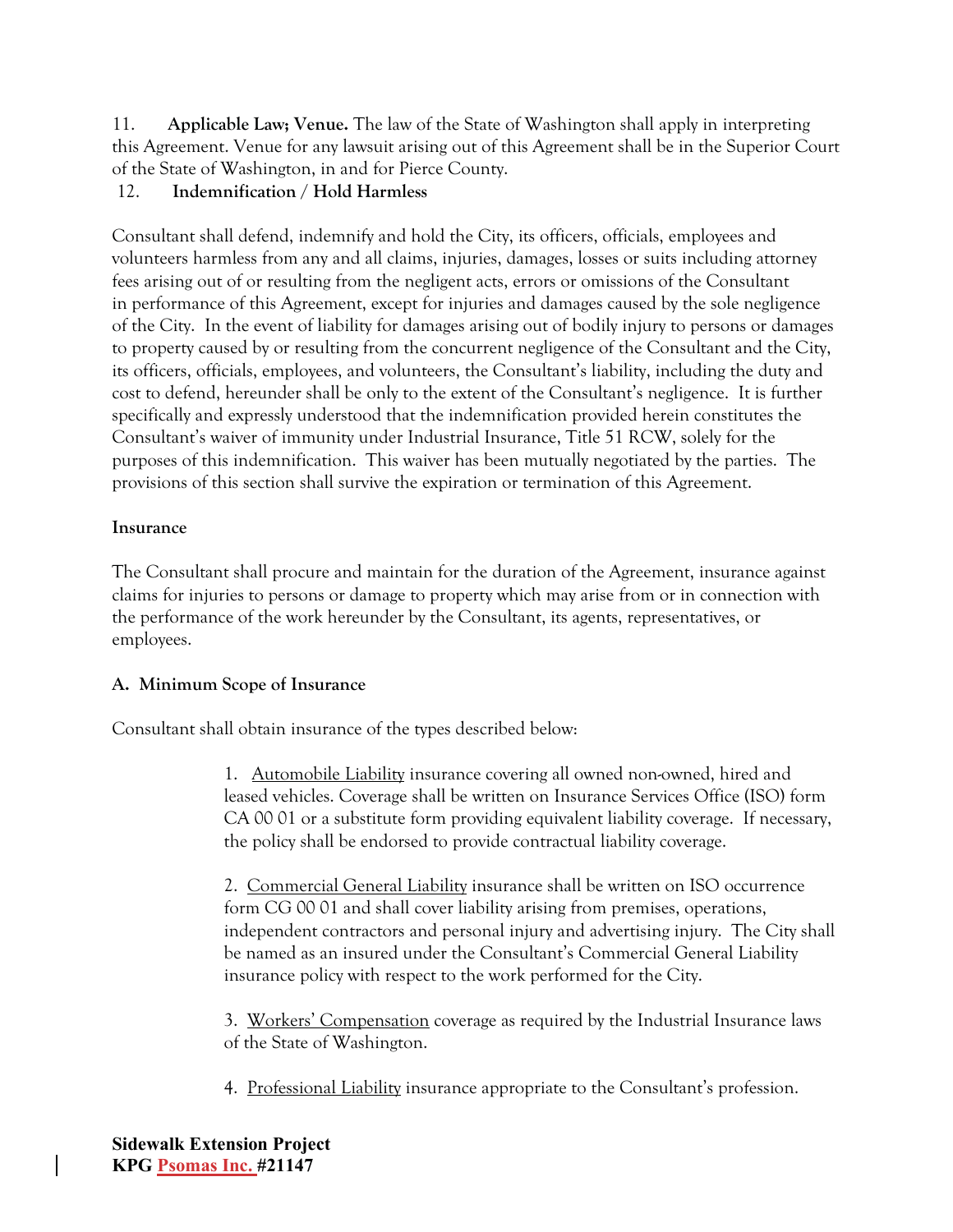### **B. Minimum Amounts of Insurance**

Consultant shall maintain the following insurance limits:

1. Automobile Liability insurance with a minimum combined single limit for bodily injury and property damage of \$1,000,000 per accident.

2. Commercial General Liability insurance shall be written with limits no less than \$1,000,000 each occurrence, \$2,000,000 general aggregate.

3. Professional Liability insurance shall be written with limits no less than \$1,000,000 per claim and \$1,000,000 policy aggregate limit.

## **C. Other Insurance Provisions**

The insurance policies are to contain, or be endorsed to contain, the following provisions for Automobile Liability, Professional Liability and Commercial General Liability insurance:

> 1. The Consultant's insurance coverage shall be primary insurance as respect the City. Any insurance, self-insurance, or insurance pool coverage maintained by the City shall be excess of the Consultant's insurance and shall not contribute with it.

> 2. The Consultant's insurance shall be endorsed to state that coverage shall not be cancelled by either party, except after thirty (30) days prior written notice by certified mail, return receipt requested, has been given to the City.

### **D. Acceptability of Insurers**

Insurance is to be placed with insurers with a current A.M. Best rating of not less than A:VII.

# **E. Verification of Coverage**

Consultant shall furnish the City with original certificates and a copy of the amendatory endorsements, including but not necessarily limited to the additional insured endorsement, evidencing the insurance requirements of the Consultant before commencement of the work.

13. **Subletting or Assigning.** The Consultant shall not sublet or assign any of the work covered by this Agreement without the express written consent of the City.

14. **Entire Agreement.** This Agreement represents the entire Agreement between the parties. No change, termination or attempted waiver of any of the provisions of the Agreement shall be binding on any party unless executed in writing by authorized representatives of each party. The agreement shall not be modified, supplemented or otherwise affected by the course of dealing between the parties.